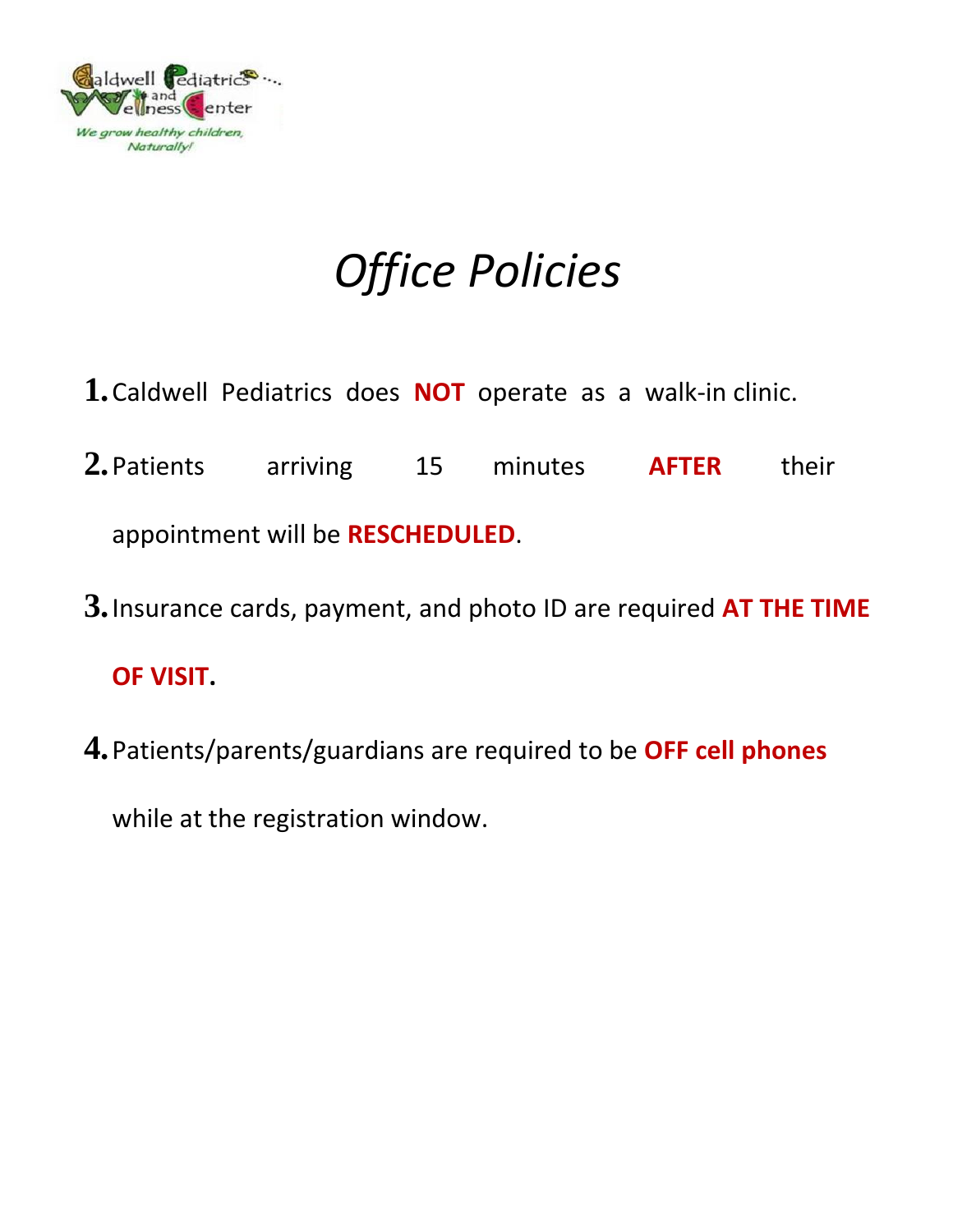

| 5303 Plaza Dr.               |  |
|------------------------------|--|
| Suite 106                    |  |
| Hopewell, VA 23860           |  |
| Office: 804-520-0002         |  |
| Fax: 804-520-2259            |  |
| admin@caldwellpediatrics.com |  |

**Caldwellpediatrics.com**

# REGISTRATION FORM Date: \_\_\_\_\_\_\_\_\_\_\_\_\_\_\_\_\_\_\_\_\_\_

### **PATIENT INFORMATION**

| Race/Ethnicity: □ American Indian □ Black/African American □ Hispanic/Latino □ Native Hawaiian □ White □ Asian |  |  |  |
|----------------------------------------------------------------------------------------------------------------|--|--|--|
| □ Other _________________________                                                                              |  |  |  |
|                                                                                                                |  |  |  |
| Siblings & DOB: ______________________                                                                         |  |  |  |

## **RESPONSIBLE PARTY INFORMATION**

| DOB: / / / Address: Address: City/State: / / Zip: / / Zip:                        |  |  |  |
|-----------------------------------------------------------------------------------|--|--|--|
|                                                                                   |  |  |  |
|                                                                                   |  |  |  |
| Father's Name or Guardian: Social Security or DL#:                                |  |  |  |
| DOB: / / Address: Address: City/State: / / Zip: //2ip:                            |  |  |  |
|                                                                                   |  |  |  |
| Father's Employer: Employer's Address: Employer's Address:                        |  |  |  |
| Email Address for Electronic Communications- Mother: Father: Father: 1990 Father: |  |  |  |

# **EMERGENCY CONTACT (other than parent)**

| Name:      | Relationship to Patient: |        |      |
|------------|--------------------------|--------|------|
| Address:   | City/State:              |        | Zip: |
| Home $#$ : | Work #:                  | Cell#: |      |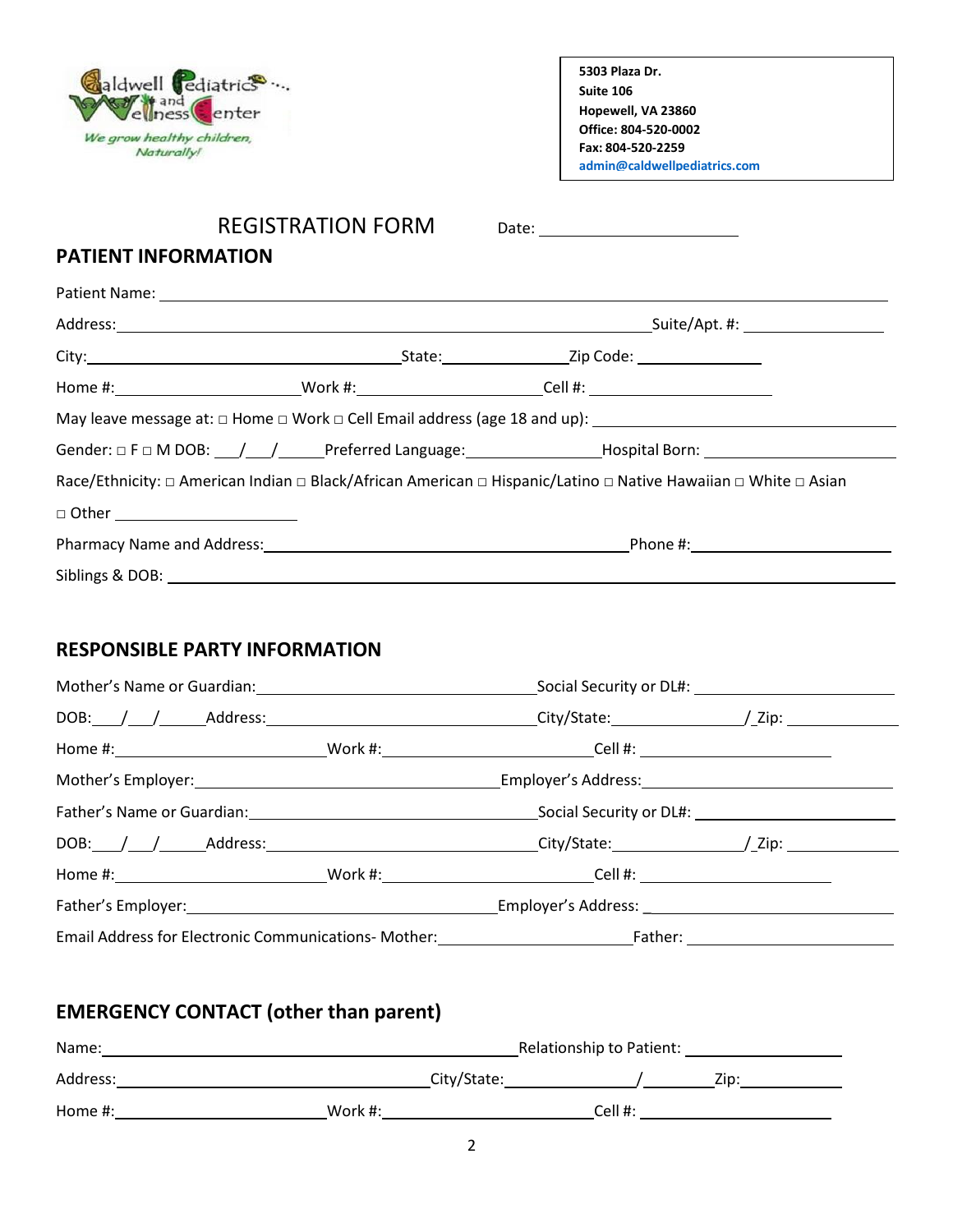

**Caldwellpediatrics.com**

### **INSURANCE INFORMATION**

| Insurance Company:   | Policy #:       |      |
|----------------------|-----------------|------|
| Group #:             | Insured's Name: | DOB: |
| Secondary Insurance: | Policy #:       |      |
| Group #:             | Insured's Name: | DOB: |

## **NOTICE OF PRIVACY PRACTICES WRITTEN ACKNOWLEDGEMENT**

Our Notice of Privacy Practices (available upon arrival to our office) provides information about how we may use and disclose protected health information (PHI) about you. As provided in our notice, the terms of our notice may change. If we change our notice, you may obtain a revised copy.

*I have received a copy of Caldwell Pediatrics and Wellness Center' Notice of Privacy Practices. I understand that I may ask questions to the Medical Practice if I do not understand any information contained in the Notice of Privacy Practices.*

**Patient or Parent/ Legal Guardian Signature Date**

# **DISCLOSURES OF PROTECTED HEALTH INFORMATION TO FAMILY MEMBERS AND FRIENDS**

Disclosures may be made to family and friends related to the patient's health or as needed for payment of health care services. We will only disclose information relevant to current treatment.

## *I authorize Caldwell Pediatrics and Wellness Center to disclose my health care information to:*

Name Phone Number Relationship

Name Phone Number Relationship

**Patient or Parent/ Legal Guardian Signature Date**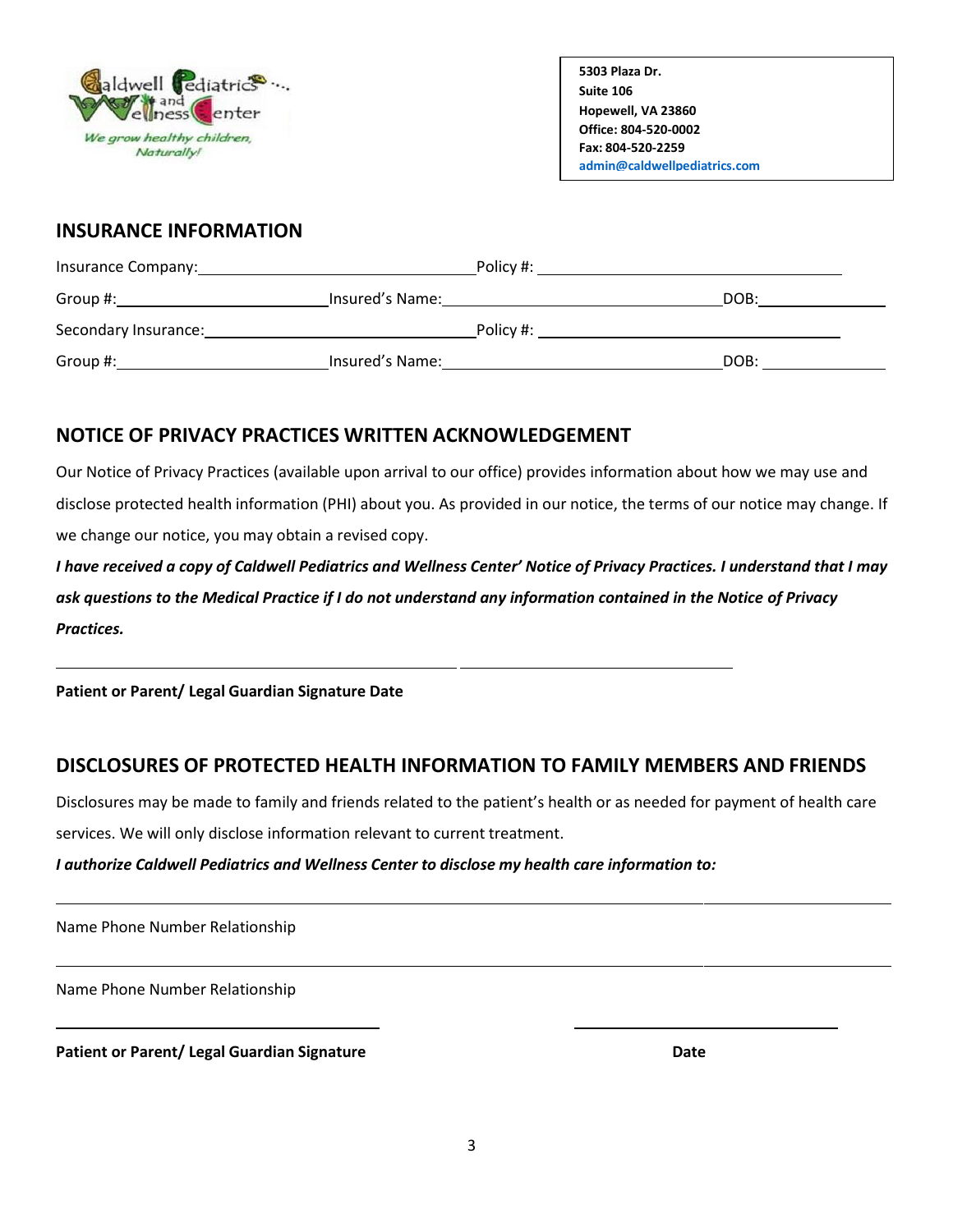

**Caldwellpediatrics.com**

### **FINANCIAL POLICY AND RELEASE**

*Regarding Insurance:* You are responsible for checking with your carrier to see if services at our office will be covered. All copayments must be made at the time of service. It is your responsibility to notify us of any changes in your policy information. Your insurance policy is a contract between you and your insurance company; we are not a party to that contract. Please be aware that some, and perhaps all, of the services provided may be non-covered and not considered reasonable and necessary under your medical plan. You will be responsible for these balances. Additionally, it is your responsibility to obtain and track referrals for your visits.

*Release:* I hereby authorize direct payment of insurance benefits that are otherwise payable to me. I hereby authorize the release of my medical records to third party insurers or other persons to whom disclosure is necessary to establish or collect a fee for services provided.

*Returned Checks and Collection Fees:* There will be a \$25 returned check fee on all returned checks. In the event that a check is returned for insufficient funds, we reserve the right to call your bank to verify funds for any future checks that are presented for payment. In the event that your account is turned over to a collection agency, you will be responsible for all collection costs including reasonable attorney's fees whether or not the attorney files suit. Additionally, you will be assessed a finance charge of 1.5% per month on balances over thirty (30) days past due, which is an APR of 18%. *Missed Appointments:* Unless cancelled at least 24 hours in advance, our policy is to charge for missed appointments at the minimum rate of \$25 per missed appointment. Please help us serve you better by keeping your scheduled appointments.

*I have read, understand and agree to this Financial Policy:*

**Patient Name (print)**

**Patient or Parent/ Legal Guardian Signature Print Name Date**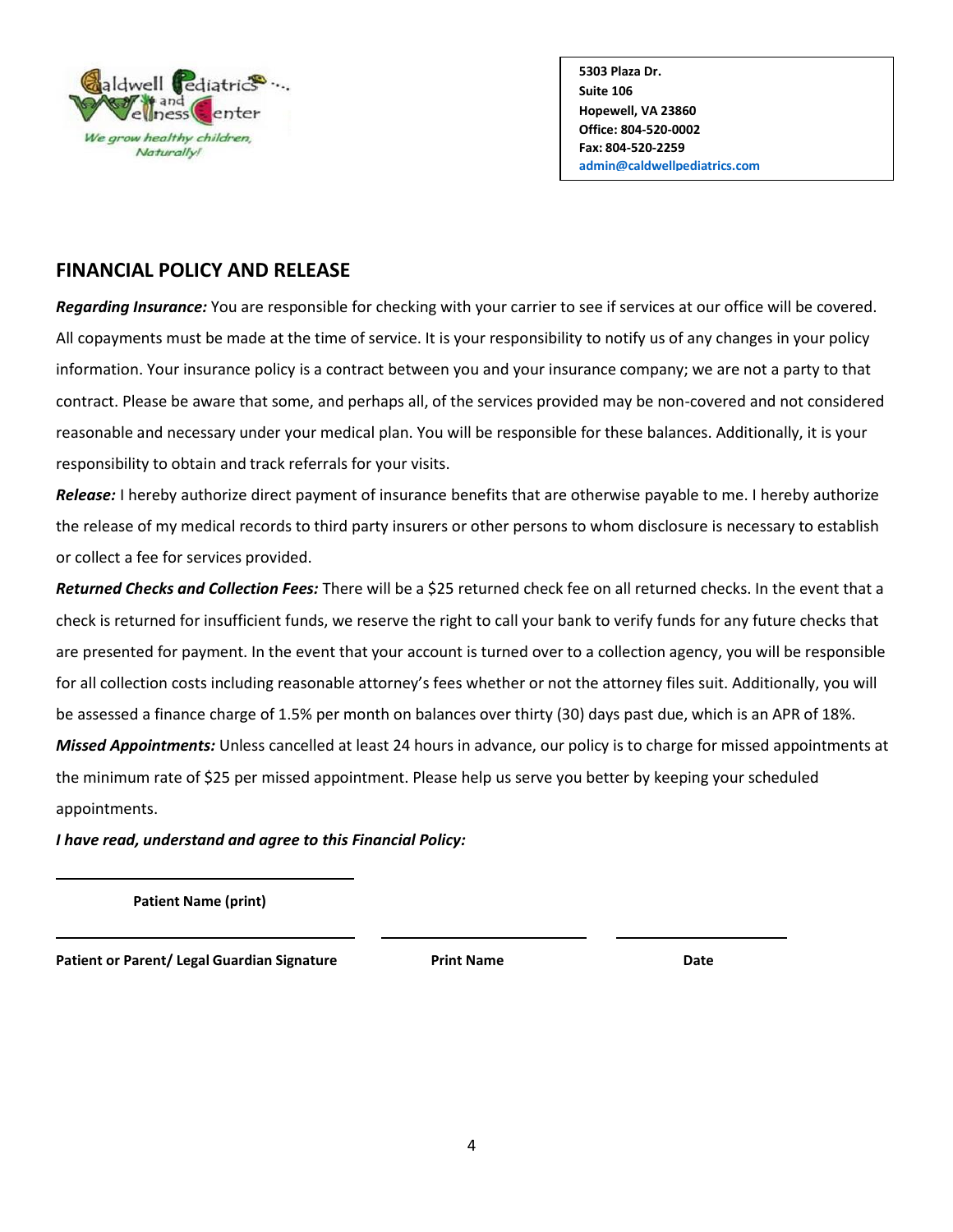

**Caldwellpediatrics.com**

## **Permission to Treat**

I authorize Caldwell Pediatrics and Wellness

Print name(s) of legal guardian(s)

<u> 1990 - John Maria Barristo, martin </u>

Center and its personnel to deliver medical services to my child(ren):

Print child's and date of birth

I/We authorize the following people to bring my child in for treatment:

Name: Name: Relationship: Relationship: Relationship:

Name: Name: Relationship: Relationship:

Name: Relationship:

Signature of Legal Guardian Date Communication of Legal Guardian Date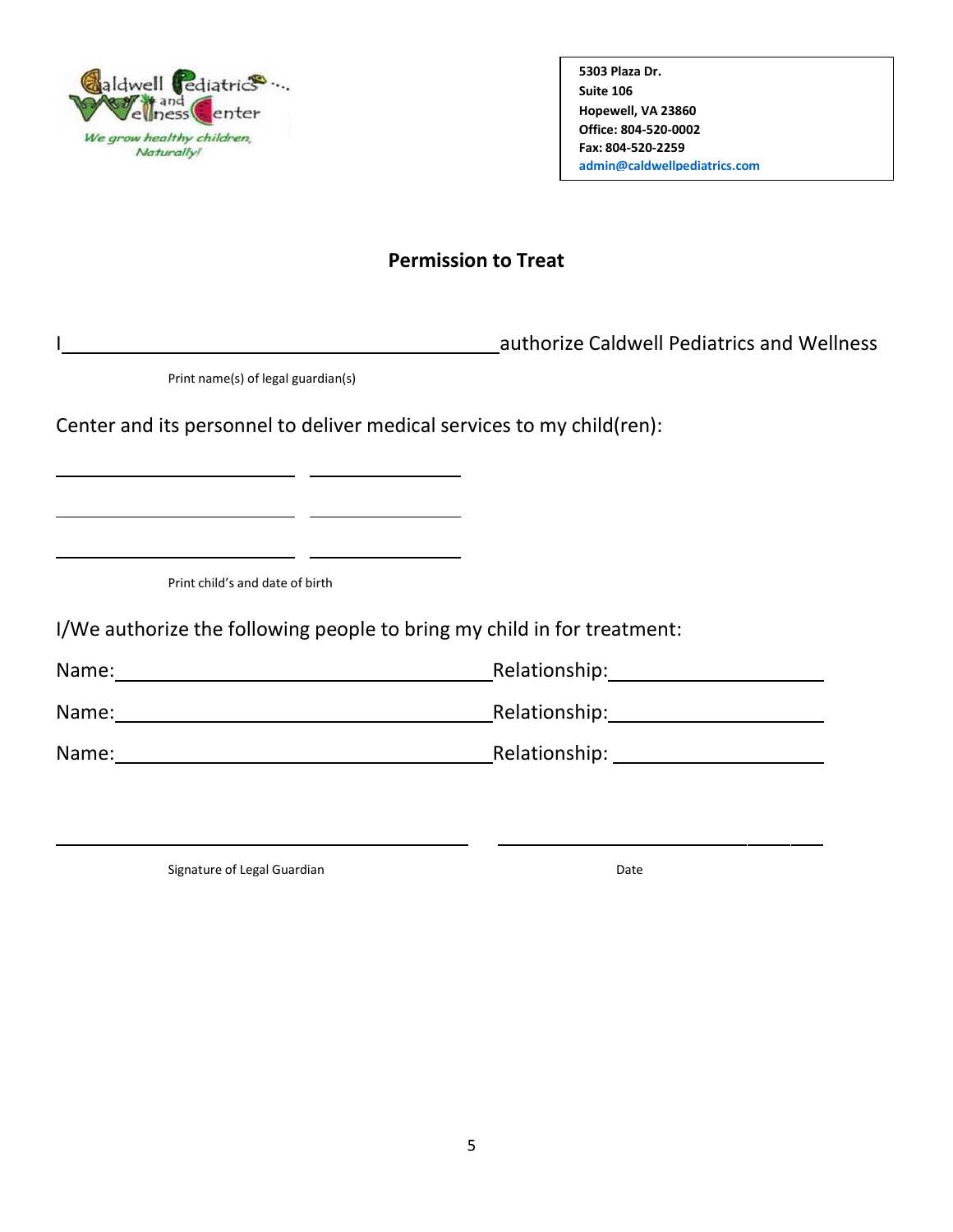

.

**Caldwellpediatrics.com**

# **Patient History**

Name: Acc. Number: William Contract Contract Contract Contract Contract Contract Contract Contract Contract Contract Contract Contract Contract Contract Contract Contract Contract Contract Contract Contract Contract Contract Con Birth date: Age

Form completed by: \_

Date completed:

#### **HOUSEHOLD:**

#### **Please list all those living in the child's home:**

| NAME | RELATIONSHIP TO CHILD | <b>BIRTHDATE</b> | <b>HEALTH PROBLEMS</b> |
|------|-----------------------|------------------|------------------------|
|      |                       |                  |                        |
|      |                       |                  |                        |
|      |                       |                  |                        |
|      |                       |                  |                        |
|      |                       |                  |                        |

.

Are there any siblings not listed? If so, please list their names and ages and where they live:

If mother and father are not living together or if child does not live with parents, what is the child's custody status?

If one or both parents are not living in the home, how often does he/she see the parent/s not in the home?

#### **BIRTH HISTORY:**

| Birth weight: _____________________Method of delivery: ___________________________cesarean                                 |  |
|----------------------------------------------------------------------------------------------------------------------------|--|
|                                                                                                                            |  |
| Was the baby born term: __________________________early: ________________________ if early, how many weeks: _____________. |  |
|                                                                                                                            |  |
| If yes, explain problems: 1999 and 2009 and 2009 and 2009 and 2009 and 2009 and 2009 and 2009 and 2009 and 200             |  |
|                                                                                                                            |  |
|                                                                                                                            |  |
|                                                                                                                            |  |
| During pregnancy, did mother smoke: Yes No                                                                                 |  |
|                                                                                                                            |  |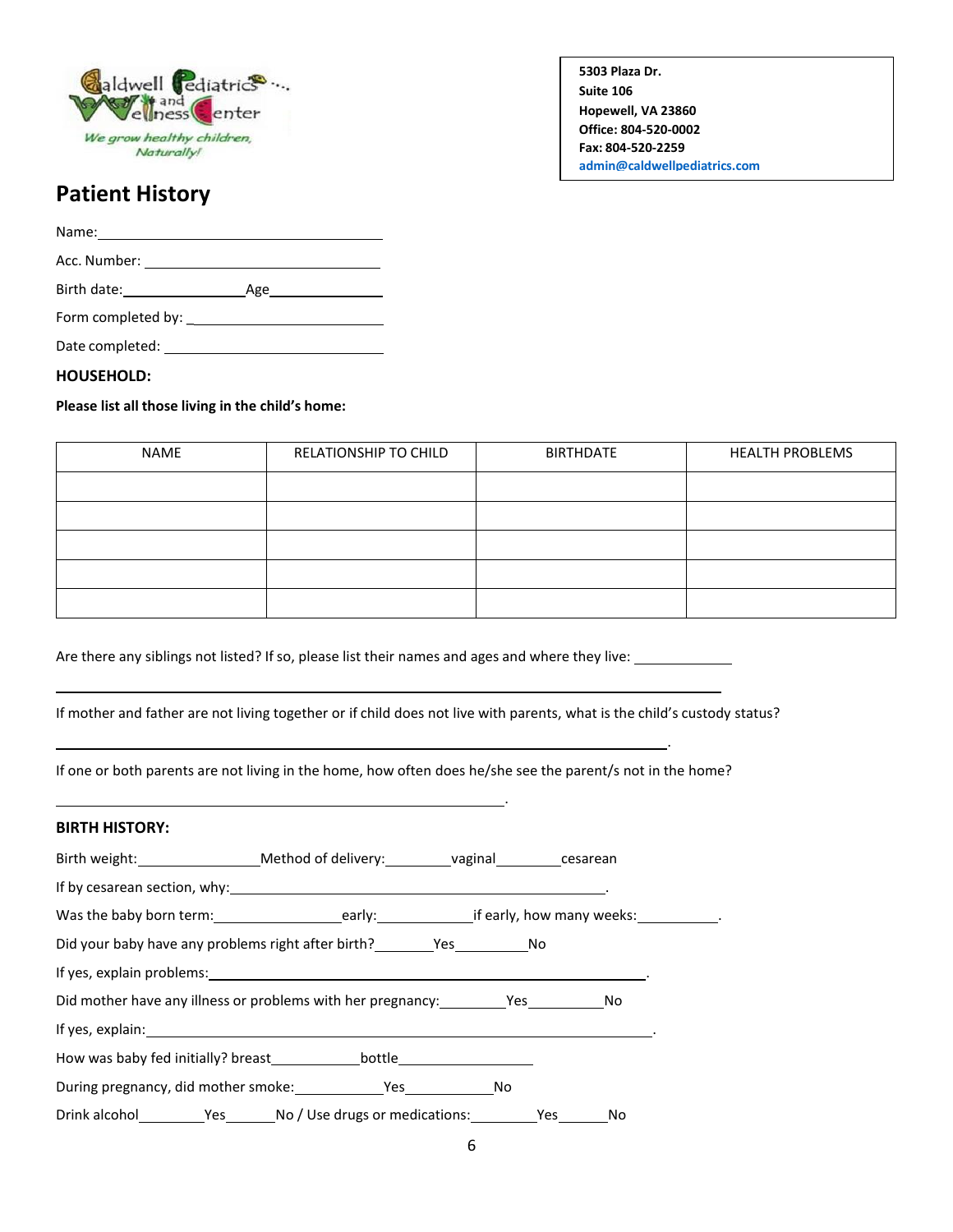

If yes, what medications or drugs were used:

| 5303 Plaza Dr.               |
|------------------------------|
| Suite 106                    |
| Hopewell, VA 23860           |
| Office: 804-520-0002         |
| Fax: 804-520-2259            |
| admin@caldwellpediatrics.com |

**Caldwellpediatrics.com**

| If no, explain explain the state of the state of the state of the state of the state of the state of the state of the state of the state of the state of the state of the state of the state of the state of the state of the |                                                                                                                                                                                                                                              |
|-------------------------------------------------------------------------------------------------------------------------------------------------------------------------------------------------------------------------------|----------------------------------------------------------------------------------------------------------------------------------------------------------------------------------------------------------------------------------------------|
| <b>GENERAL:</b>                                                                                                                                                                                                               |                                                                                                                                                                                                                                              |
| Do you consider your child to be in good health? _____Yes_____No Explain __________________________                                                                                                                           |                                                                                                                                                                                                                                              |
| Does your child have any serious illness or medical conditions:? _______Yes______No Explain ________                                                                                                                          |                                                                                                                                                                                                                                              |
| Has your child had serious injuries or accidents? ______Yes ______No Explain ______________________                                                                                                                           |                                                                                                                                                                                                                                              |
|                                                                                                                                                                                                                               |                                                                                                                                                                                                                                              |
| Has your child ever been hospitalized? _______ Yes________ No Explain ______________________________                                                                                                                          |                                                                                                                                                                                                                                              |
| Is your child allergic to any medicines or drugs? _______Yes_______No Explain_______________________                                                                                                                          |                                                                                                                                                                                                                                              |
| <b>DEVELOPMENT:</b>                                                                                                                                                                                                           |                                                                                                                                                                                                                                              |
| Are you concerned about your child's physical development? _______Yes______No Explain______________                                                                                                                           |                                                                                                                                                                                                                                              |
| Are you concerned about your child's mental or emotional development? _____Yes_____No Explain___________                                                                                                                      |                                                                                                                                                                                                                                              |
| Are you concerned about your child's attention span? ______Yes _____No Explain _____________________                                                                                                                          |                                                                                                                                                                                                                                              |
| If your child is in school:                                                                                                                                                                                                   |                                                                                                                                                                                                                                              |
|                                                                                                                                                                                                                               |                                                                                                                                                                                                                                              |
| Has he/she failed or repeated a grade in school? _______________________________                                                                                                                                              |                                                                                                                                                                                                                                              |
|                                                                                                                                                                                                                               |                                                                                                                                                                                                                                              |
|                                                                                                                                                                                                                               |                                                                                                                                                                                                                                              |
| <b>FAMILY HISTORY:</b>                                                                                                                                                                                                        |                                                                                                                                                                                                                                              |
| Have any members of the family had the following:                                                                                                                                                                             |                                                                                                                                                                                                                                              |
| Deafness                                                                                                                                                                                                                      |                                                                                                                                                                                                                                              |
| Nasal allergies                                                                                                                                                                                                               | Yes No Who                                                                                                                                                                                                                                   |
| Asthma                                                                                                                                                                                                                        |                                                                                                                                                                                                                                              |
| Tuberculosis                                                                                                                                                                                                                  | Yes No Who the Management of the Management of the Management of the Management of the Management of the Manag                                                                                                                               |
| Heart disease (before 50 years old)                                                                                                                                                                                           | Who<br>Yes<br>No                                                                                                                                                                                                                             |
| High blood pressure (before 50 y.o.)                                                                                                                                                                                          | Who<br>Yes<br>No                                                                                                                                                                                                                             |
| High cholesterol                                                                                                                                                                                                              | Who<br>Yes<br>No                                                                                                                                                                                                                             |
| Anemia                                                                                                                                                                                                                        | Who when we have a set of the set of the set of the set of the set of the set of the set of the set of the set of the set of the set of the set of the set of the set of the set of the set of the set of the set of the set o<br>Yes_<br>No |
| <b>Bleeding disorder</b>                                                                                                                                                                                                      | Who<br>Yes<br>No                                                                                                                                                                                                                             |
| Liver disease                                                                                                                                                                                                                 | Who<br>Yes<br>No                                                                                                                                                                                                                             |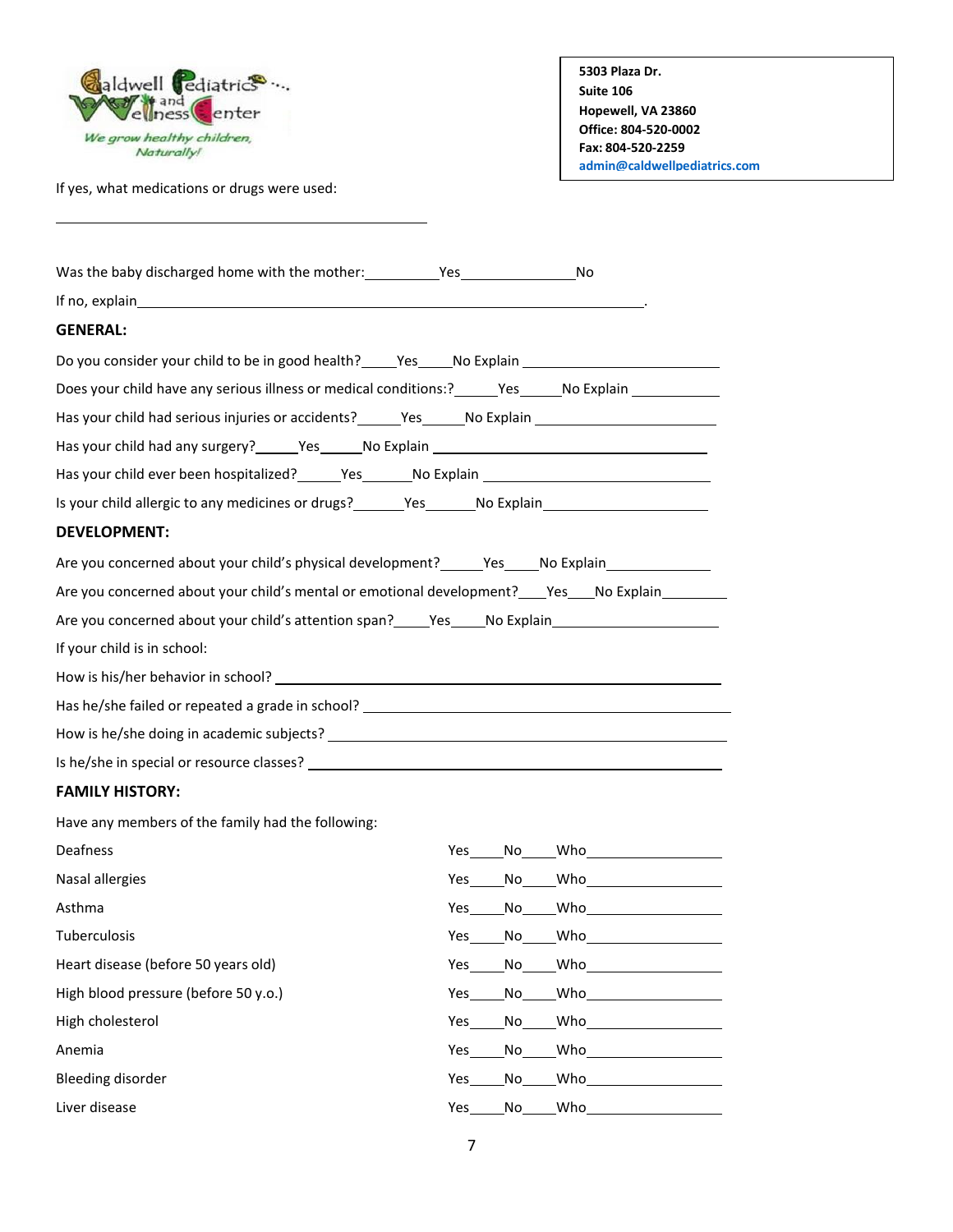Caldwell Cediatrics ... and enter ess We grow healthy children, Naturally!

Kidney disease Yes

**5303 Plaza Dr. Suite 106 Hopewell, VA 23860 Office: 804-520-0002 Fax: 804-520-2259 [admin@caldwellpediatrics.com](mailto:admin@caldwellpediatrics.com)**

> . .

**Caldwellpediatrics.com**

| No l<br>Who                 |            |      |            |
|-----------------------------|------------|------|------------|
| Diabetes (before 50 y.o.)   | Yes        | No l | Who        |
| Bed-wetting (after 10 y.o.) | Yes        | No   | Who        |
| Epilepsy or convulsions     |            |      | Yes No Who |
|                             |            |      |            |
| Alcohol abuse?              | Yes        | No   | Who        |
| Drug abuse?                 | Yes        | No   | Who        |
| Mental illness?             | <b>Yes</b> | No   | Who        |

Mental retardation? The Manuscription of the Message No Who Who Message No Who Who Message No. 1999 Immune problems, HIV or AIDS? The Mass Control of Messeng No Who Who Messeng Who Who Messeng Who Who Messeng W

Additional family history or comments:

#### **PATIENT HISTORY:**

| Does your child have, or has he/she ever had: |                                                                                                                                            |  |
|-----------------------------------------------|--------------------------------------------------------------------------------------------------------------------------------------------|--|
| Chickenpox:                                   | <b>Pes</b> No When <b>Secure 1999</b>                                                                                                      |  |
| Frequent ear infections:                      | Yes No Explain                                                                                                                             |  |
| Problems with ears or hearing:                | No <sub>c</sub> ercitation <b>COVID-19 and COVID-19 and COVID-19 and COVID-19 and COVID-19 and COVID-19 and COVID-19 and COVID-</b><br>Yes |  |
| Nasal allergies:                              |                                                                                                                                            |  |
| Problems with eyes or vision:                 |                                                                                                                                            |  |
| Asthma, bronchitis, bronchiolitis, pneumonia: |                                                                                                                                            |  |
| Any heart problem or heart murmur:            |                                                                                                                                            |  |
| Anemia or bleeding problems:                  | Yes No Explain                                                                                                                             |  |
| <b>Blood transfusions:</b>                    | Yes No Explain                                                                                                                             |  |
| Frequent abdominal pain:                      | Yes No Explain                                                                                                                             |  |
| Constipation requiring doctor visits:         |                                                                                                                                            |  |
| Bladder or kidney infections:                 | Yes No Explain                                                                                                                             |  |
| Bed-wetting (after 5 y.o.):                   |                                                                                                                                            |  |
| (For girls) has she started menstrual period? |                                                                                                                                            |  |
| (For girls) are there problems with period?   |                                                                                                                                            |  |
|                                               |                                                                                                                                            |  |
| Frequent headaches:                           | Yes<br>No Explain Research Contract Explain                                                                                                |  |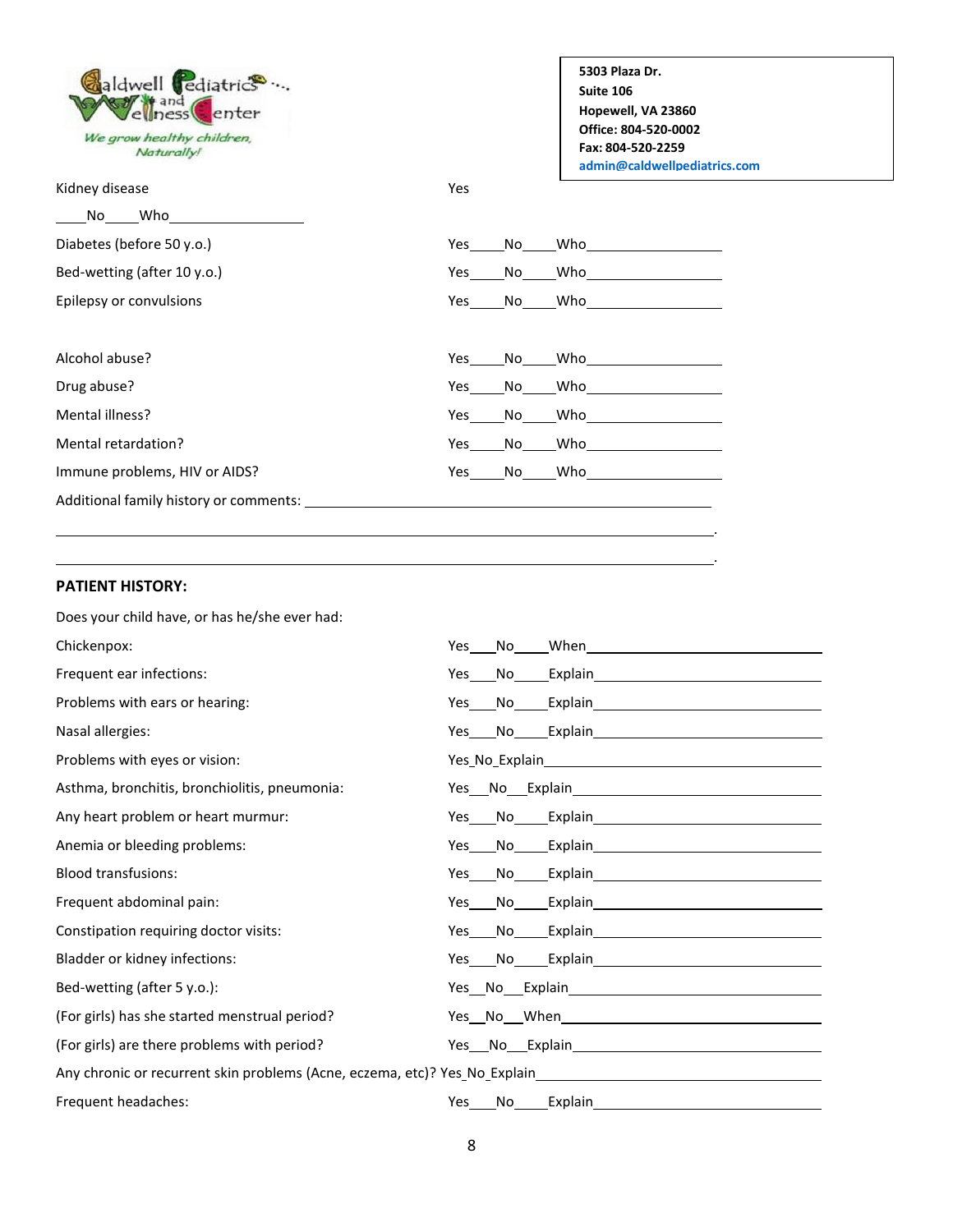| aldwell rediatrics<br>ellness Center    |  |
|-----------------------------------------|--|
| We grow healthy children,<br>Naturally! |  |

Convulsions or other neurologic problems: Ves \_\_\_ No\_

Explain

Diabetes:

Thyroid or other endocrine problems:

Any other significant problem:

Use of alcohol or drugs:

| 5303 Plaza Dr.               |
|------------------------------|
| Suite 106                    |
| Hopewell, VA 23860           |
| Office: 804-520-0002         |
| Fax: 804-520-2259            |
| admin@caldwellnediatrics.com |

| Yes No |        | Explain |
|--------|--------|---------|
|        | Yes No | Explain |
|        | Yes No | Explain |
| Yes    | No     | Explain |

**Caldwellpediatrics.com**